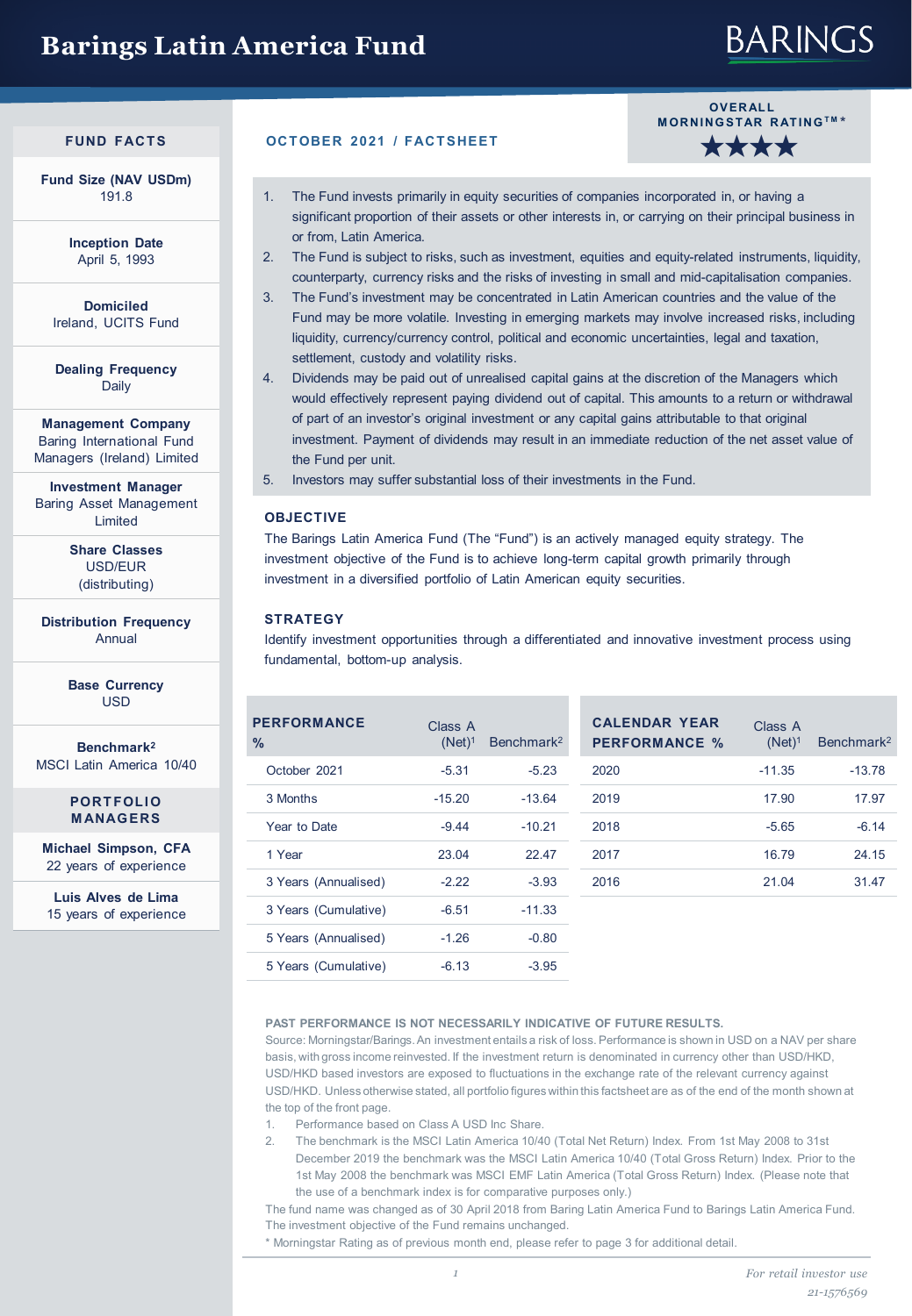### **Barings Latin America Fund**



#### **EQUITY PLATFORM <sup>1</sup>**

Barings manages USD387+ billion of equities, fixed income, real estate, and alternative assets globally

We focus on building highconviction, research-driven equity solutions for our clients. We have a long history of being early investors in new and established markets.

- **Global Equities**
- **Emerging Markets Equities**
- Small-Cap Equities

Equities investor base includes financial institutions, pensions, foundations and endowments and wholesale distributors

| Ę    |
|------|
| 的复数黑 |
|      |
|      |

Offering documents can be downloaded here:



m

Interim Report Annual Report





| CHARACTERISTICS <sup>2,3</sup> | <b>BARINGS LATIN AMERICA FUND</b> |
|--------------------------------|-----------------------------------|
| Number of Holdings             | 50                                |
| Active Share (%)               | 38.96                             |
| Off Benchmark (%)              | 14.69                             |
| Tracking Error (%) (3Y Ann)    | 5.37                              |
| Information Ratio (3Y Ann)     | 0.63                              |
| Standard Deviation (3Y Ann)    | 30.98                             |
| Alpha (3Y Ann)                 | 3.01                              |
| Beta (Ex Ante)                 | 0.96                              |
| Av. Market Cap (USDb)          | 26.00                             |
|                                |                                   |

### **TOP SECTOR WEIGHTING (% OF NAV) <sup>3</sup>**



#### **TOP HOLDINGS (% OF NAV) <sup>3</sup>**

| Petroleo Brasileiro                                   | 6.70 |               |
|-------------------------------------------------------|------|---------------|
| Vale                                                  | 6.01 | <b>Brazil</b> |
| Banco Bradesco                                        | 5.16 |               |
| Itau Unibanco                                         | 4.76 | Mexico        |
| Fomento Economico Mexicano<br>SAB de CV Units Cons. O | 4.66 | Chile         |
| America Movil                                         | 4.39 |               |
| Wal-Mart de Mexico SAB de<br>CV                       | 4.05 | Colombia      |
| Grupo Mexico S.A.B. de C.V.<br>Class B                | 3.74 | Canada        |
| B3 SA - Brasil, Bolsa, Balcao                         | 3.48 | Peru          |
| Bancolombia SA Bancolombia<br>Pfd                     | 2.76 | Cash          |
|                                                       |      |               |

#### **TOP COUNTRY WEIGHTING (% OF NAV) <sup>3</sup>**



- 1. Source: Barings, assets as of 30 September 2021.
- 2. Risk statistics based on gross performance.
- 3. As of 31 October 2021.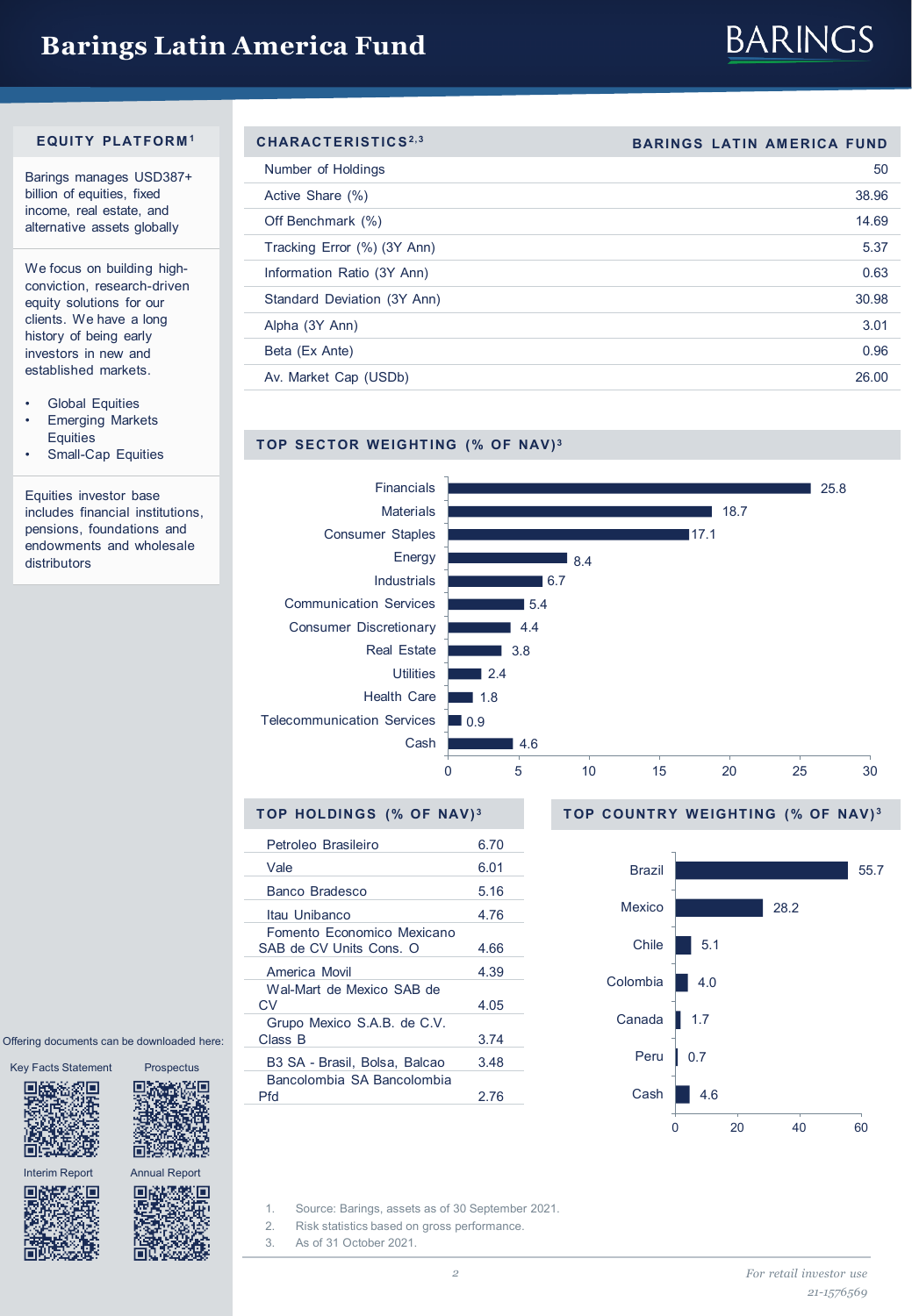#### **TO LEARN MORE PLEASE CONTACT YOUR LOCAL BARINGS TEAM**

### **Asia-Pacific based enquiries:**

apac.info@barings.com

**General enquiries:** info@barings.com

| <b>CLASS A FEE SCHEDULE</b>                             |                           | <b>CLASS A ACTIVE IDS</b>    |                                        |                      |  |
|---------------------------------------------------------|---------------------------|------------------------------|----------------------------------------|----------------------|--|
| Fees                                                    | Name                      | <b>ISIN</b>                  | <b>Bloomberg</b>                       | Lipper               |  |
| Initial: up to 5.00%<br>Annual Management<br>Fee: 1.25% | EUR INC<br><b>USD INC</b> | IE0004851022<br>IE0000828933 | <b>BRGLAME ID</b><br><b>BRGLAMI ID</b> | 60013068<br>60000665 |  |
|                                                         |                           |                              |                                        |                      |  |

Please refer to prospectus for additional information. Please contact your distributor for all other share classes available for local subscriptions.

Note: ©2021 Morningstar. All Rights Reserved. The information contained herein: (1) is proprietary to Morningstar and/or its content providers; (2) may not be copied or distributed; and (3) is not warranted to be accurate, complete or timely. Neither Morningstar nor its content providers are responsible for any damages or losses arising from any use of this information. Past performance is no guarantee of future results.

Barings Latin America Fund Class A USD Inc Share was rated against the following numbers of EAA Fund Latin America Equity investments over the following time periods: 233 investments in the last three years, 211 investments in the last five years, and 154 investments in the last ten years. Past performance is no guarantee of future results.

Morningstar Rating is for Class A USD Inc Share only; other classes may have different performance characteristics.

This document is not intended as an offer or solicitation for the purchase or sale of any financial instrument. This document has been prepared for informational purposes only and is not intended to provide, and should not be relied on for, accounting, legal or tax advice.

Investment involves risks. Past performance is not indicative of future performance. Please refer to the offering documents for the details of the Fund and all the risk factors. Investors should not only base on this document alone to make investment decisions.

**For Singapore Investors**: The Fund is registered as a restricted foreign scheme in Singapore. The offering document of the Fund has not been registered as a prospectus with the Monetary Authority of Singapore. Accordingly, statutory liability under the Securities and Futures Act, Chapter 289 of Singapore (the "SFA") in relation to the content of prospectus would not apply. This document is only distributed to (i) institutional investors, and (ii) accredited investors and other relevant persons in Singapore in accordance with section 304 and 305 of the SFA, or any other applicable provision of the SFA.

This document is issued by Baring Asset Management (Asia) Limited. It has not been reviewed by the Securities and Futures Commission of Hong Kong.

Baring Asset Management (Asia) Limited - 35/F Gloucester Tower, 15 Queen's Road Central, Hong Kong

CONTACT US (Calls may be recorded and monitored): +852 2841 1411 www.barings.com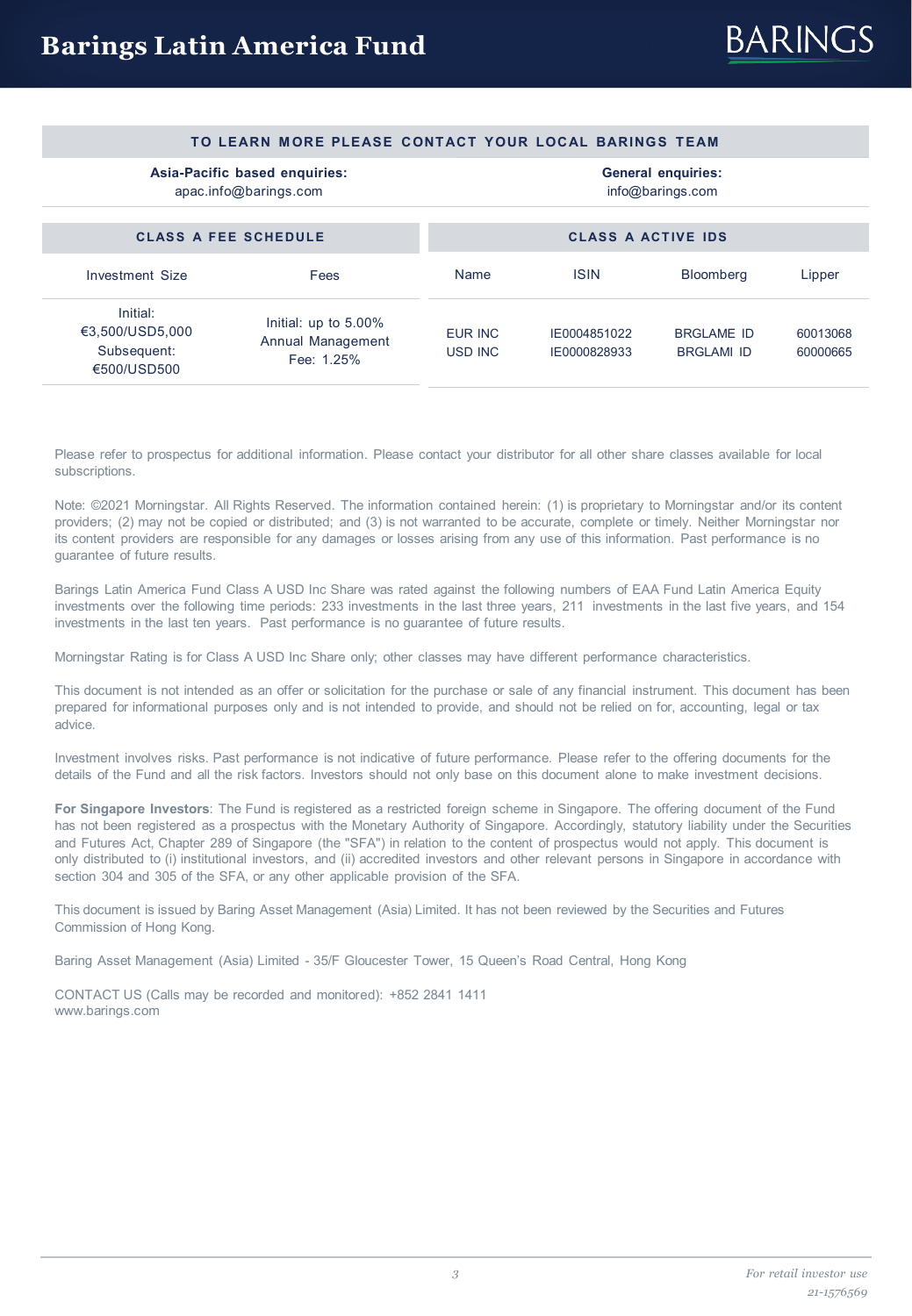## 霸菱拉丁美洲基金

# **BARINGS**

基金規模 191.8百萬美元

成立日期 1993年4月5日

註冊地 愛爾蘭, 可轉讓證券集體投資計劃基金

> 交易頻率 每日

管理公司 Baring International Fund Managers (Ireland) Limited

投資經理 Baring Asset Management Limited

> 股份類別 美元/歐元 (分派類別)

派息頻率 年度

基本貨幣 美元

基準指數**<sup>2</sup>** MSCI拉丁美洲10/40指數

基金經理

**Michael Simpson**, 特許金融分析師 22年經驗

**Luis Alves de Lima** 15年經驗

#### 基金資料 **2021**年**10**月/基金月度報告



- 1. 本基金主要投資於在拉丁美洲註冊成立,或在該等國家擁有大部份資產或其他權益,或主要於在 該等國家經營業務的公司的股票。
- 2. 本基金涉及投資、股票及股票相關工具、流動性、對手方、貨幣風險及投資於小型及中型公司所 附帶的風險。
- 3. 本基金可集中投資於拉丁美洲國家,而導致本基金的價值可能較為波動。投資於新興市場或須承 受包括流動性、貨幣/貨幣管制、政治及經濟不確定性、法律及稅務、結算、託管及波動性等額 外風險。
- 4. 基金經理可酌情以未變現資本收益支付股息,這將被視為實際上從資本支付股息。從資本支付股 息即相當於從投資者的原有投資或自該原有投資應佔的任何資本收益中退還或提取部分款項。支 付股息可能導致本基金的每單位資產淨值即時下跌。
- 5. 投資者投資於本基金可能蒙受重大損失。

#### 投資目標

霸菱拉丁美洲基金(「本基金」)為一項採取主動型管理的股票投資策略。本基金的投資目標旨在主 要透過投資於由拉丁美洲股票證券組成的多元化投資組合,以達致長期資本增長。

#### 投資策略

以基本因素「由下而上」的分析,透過一個差異化及創新的投資流程以識別投資機會。

| 基金表現(%)  | A類別<br>(淨計) 1 | 基準指數2    | 年度表現(%) | A類別<br>(淨計)1 | 基準指數2    |
|----------|---------------|----------|---------|--------------|----------|
| 2021年10月 | $-5.31$       | $-5.23$  | 2020    | $-11.35$     | $-13.78$ |
| 3個月      | $-15.20$      | $-13.64$ | 2019    | 17.90        | 17.97    |
| 年初至今     | $-9.44$       | $-10.21$ | 2018    | $-5.65$      | $-6.14$  |
| 1年       | 23.04         | 22.47    | 2017    | 16.79        | 24.15    |
| 3年 (年度化) | $-2.22$       | $-3.93$  | 2016    | 21.04        | 31.47    |
| 3年(累積)   | $-6.51$       | $-11.33$ |         |              |          |
| 5年 (年度什) | $-1.26$       | $-0.80$  |         |              |          |
| 5年 (累積)  | $-6.13$       | $-3.95$  |         |              |          |

#### 過往表現不一定反映未來績效。

資料來源:Morningstar/霸菱。投資須承擔損失的風險。表現數據以美元計值及以每股資產淨值計算,總收益用於 再投資。若投資收益以美元/港元以外的貨幣計算,以美元/港元作出投資的投資者需承受有關外幣兌美元/港元 兌換率波動的風險。除非另有說明,否則本月度報告中所載投資組合的數據均截至本頁上方所示的月底。

- 1. 表現以A類別美元收益計算。
- 2. 基準指數為MSCI拉丁美洲10/40總額淨回報指數。由2008年5月1日至2019年12月31日,基準指數以MSCI拉 丁美洲10/40總額回報指數計算。此前基準指數以MSCI EMF拉丁美洲總額回報指數計算。(請注意基準指數 僅作為比較之用。)

\*Morningstar晨星綜合評級為截至前一個月底的評級,有關更多詳情請參閱第三頁。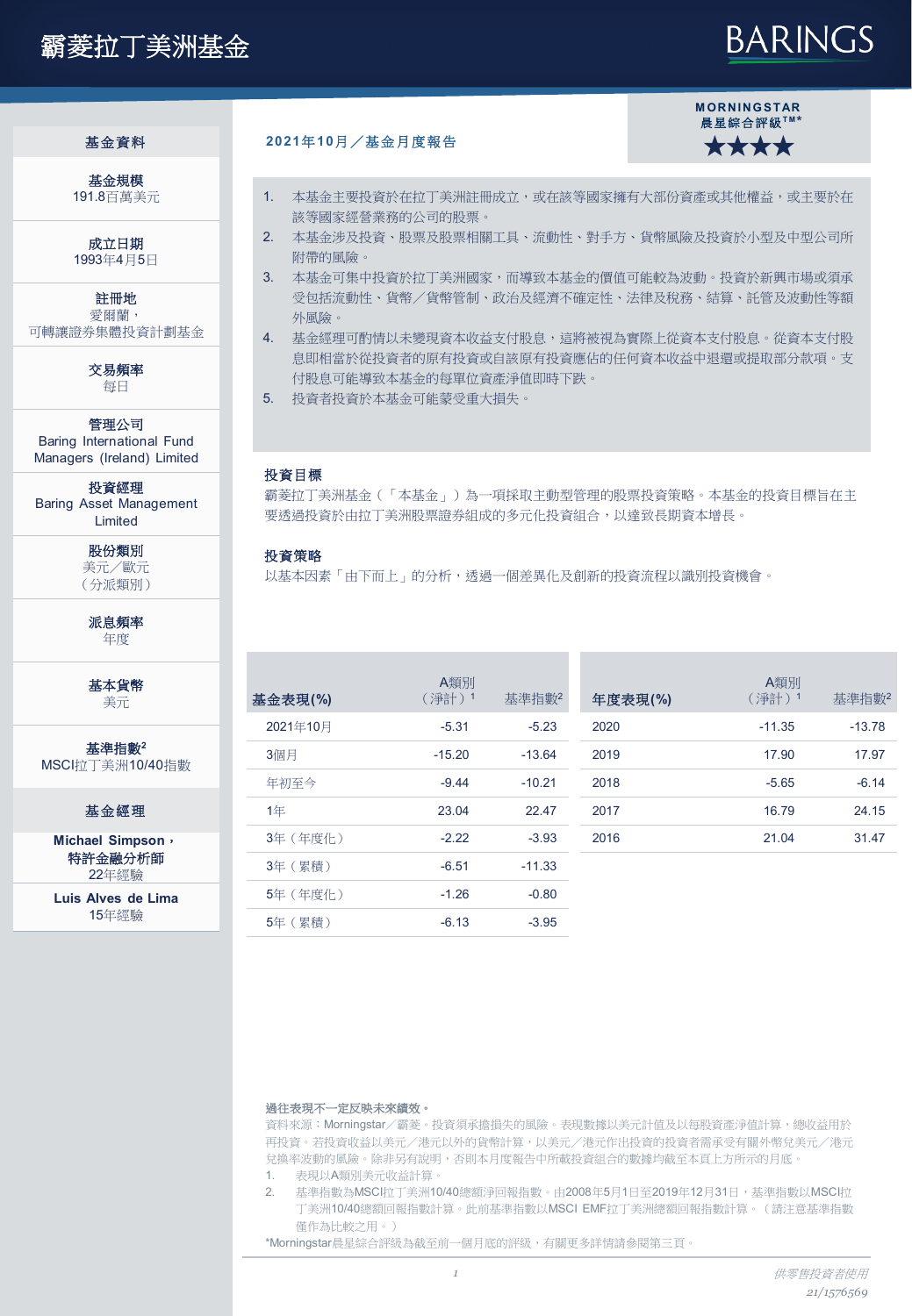# 霸菱拉丁美洲基金

# **BARINGS**

### 股票投資平台**<sup>1</sup>**

霸菱於全球管理總值超過 3,870億美元的股票、固定收 益、房地產及另類資產

我們專注於為客户構建具有高 信念度及以研究推動的股票投 資方案。我們於新興市場和成 熟市場有長久的投資經驗

- 環球股票
- 新興市場股票
- 小型股票

股票投資者包括金融機構、退 休金、基金會及捐贈基金和零 售分銷商

| 基金特徵 $2,3$        | 霸菱拉丁美洲基金 |
|-------------------|----------|
| 持有投資數目            | 50       |
| 主動投資比率(%)         | 38.96    |
| 偏離指標(%)           | 14.69    |
| 歷史跟蹤誤差(%) (3年年度化) | 5.37     |
| 訊息比率 (3年年度化)      | 0.63     |
| 標準差 (3年年度化)       | 30.98    |
| 阿爾法系數(3年年度化)      | 3.01     |
| 目他系數 ( 事前預測 )     | 0.96     |
| 平均市值 (十億美元)       | 26.00    |
|                   |          |



| 土娄投資(佔資座净伹》)                                          |       |
|-------------------------------------------------------|-------|
| Petroleo Brasileiro                                   | 6.70  |
| Vale                                                  | 6.01  |
| Banco Bradesco                                        | 5.16  |
| Itau Unibanco                                         | 4 7 6 |
| Fomento Economico Mexicano<br>SAB de CV Units Cons. O | 466   |
| America Movil                                         | 4.39  |
| Wal-Mart de Mexico SAB de<br>CV                       | 4.05  |
| Grupo Mexico S.A.B. de C.V.<br>Class B                | 3.74  |
| B3 SA - Brasil, Bolsa, Balcao                         | 3.48  |
| Bancolombia SA Bancolombia<br>Pfd                     | 2.76  |
|                                                       |       |

主要行業比重(佔資產淨值**%**)**<sup>3</sup>**



銷售文件可於此下載:



钪

Юľ

Į,

中期報告 年度報告<br>**[6]規模[6] 回路機製[回]**<br>『科学研究』 建成[5] (現代

o

1. 資料來源:霸菱,資產規模截至2021年9月30日。

2. 風險統計以總額表現計算。

3. 截至2021年10月31日。